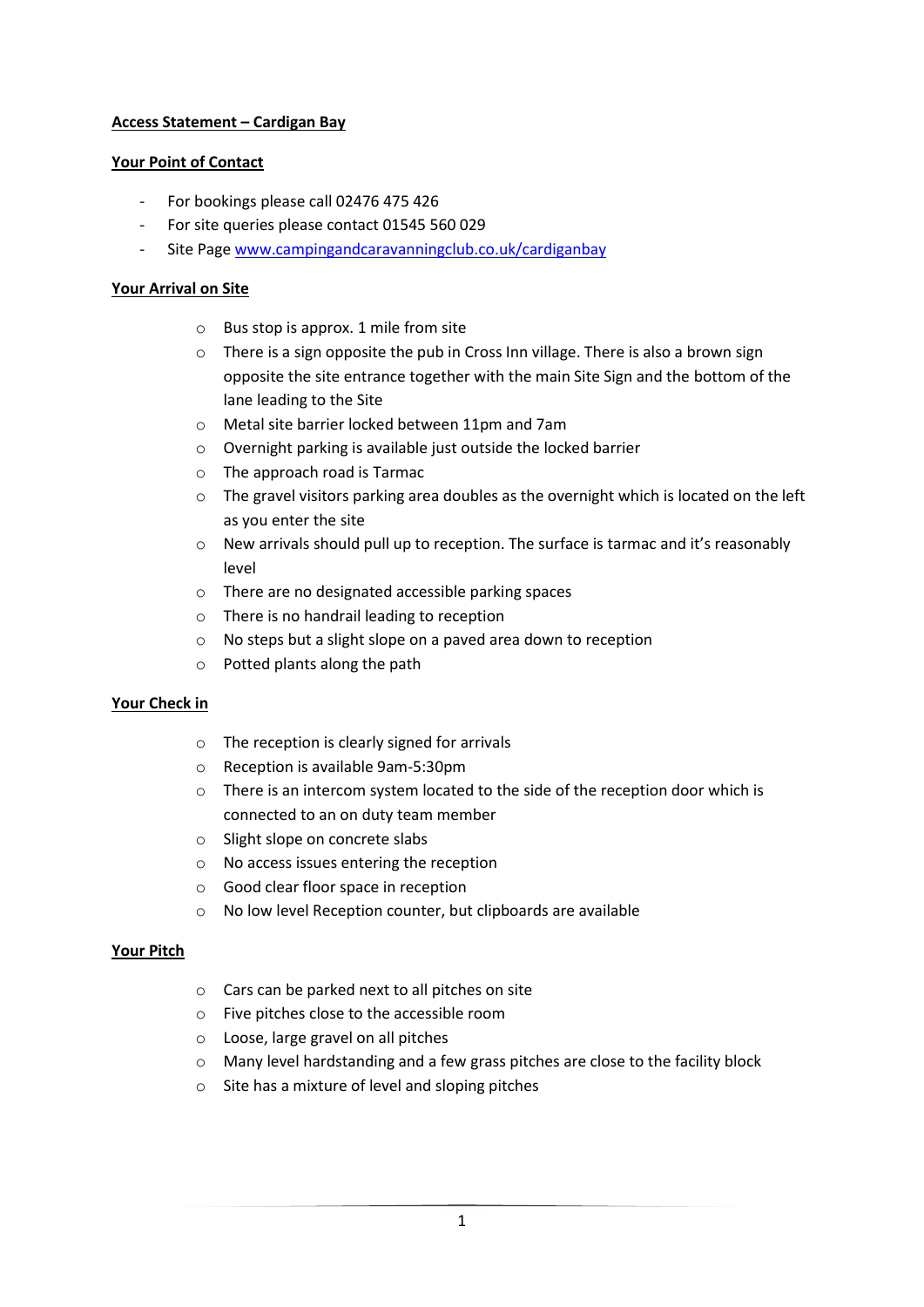# **Your Facilities**

- o There is a clear, well maintained path leading to the facilities
- $\circ$  There are steps to the front of the facility block and a slight slope to the rear, but level from the sides
- $\circ$  There is a gentle ramp leading in to the blocks
- o There are steps in to the ladies and gents, CDP, Laundry and Pot Wash but level to the accessible room
- o There are no semi-ambulant cubicles in either the men's or ladies
- o All sinks have a mixture of lever taps or screw taps throughout
- o There are removable stools in all showers, but in the accessible there is a fixed wall mounted seat and a removable chair
- $\circ$  The showers are operated by a push button in men's and ladies and a dial in the accessible room
- o The showers have a level floor
- o The facility block has low level, wall mounted lights

#### **Your Accessible Facilities**

- o There is a flat level concrete slab path leading to the accessible facility
- o There are no handrails leading to the accessible facility
- o There is flat level access in to the accessible facility
- $\circ$  There are handrails next to the toilet
- o There is a larger size flush handle
- o There is transfer space to the left of the toilet
- o The wash basin cannot be reached from the toilet
- o The washbasin has regular lever top tap
- o There is no hand dryer, but there is a paper towel dispenser
- o There is a low level mirror above the sink that does not extend to full height
- $\circ$  The shower has a number of handrails
- o The shower is dial operated
- o The shower is open access, not a cubicle
- o The shower head is height adjustable
- o The floor is nonslip
- o No there is no hair dryer
- o There is an emergency chord next to the toilet and in the shower. Both can be reached from the floor
- o The emergency alarm can be heard from both staff pitches and also reception
- o The accessible room requires a key from reception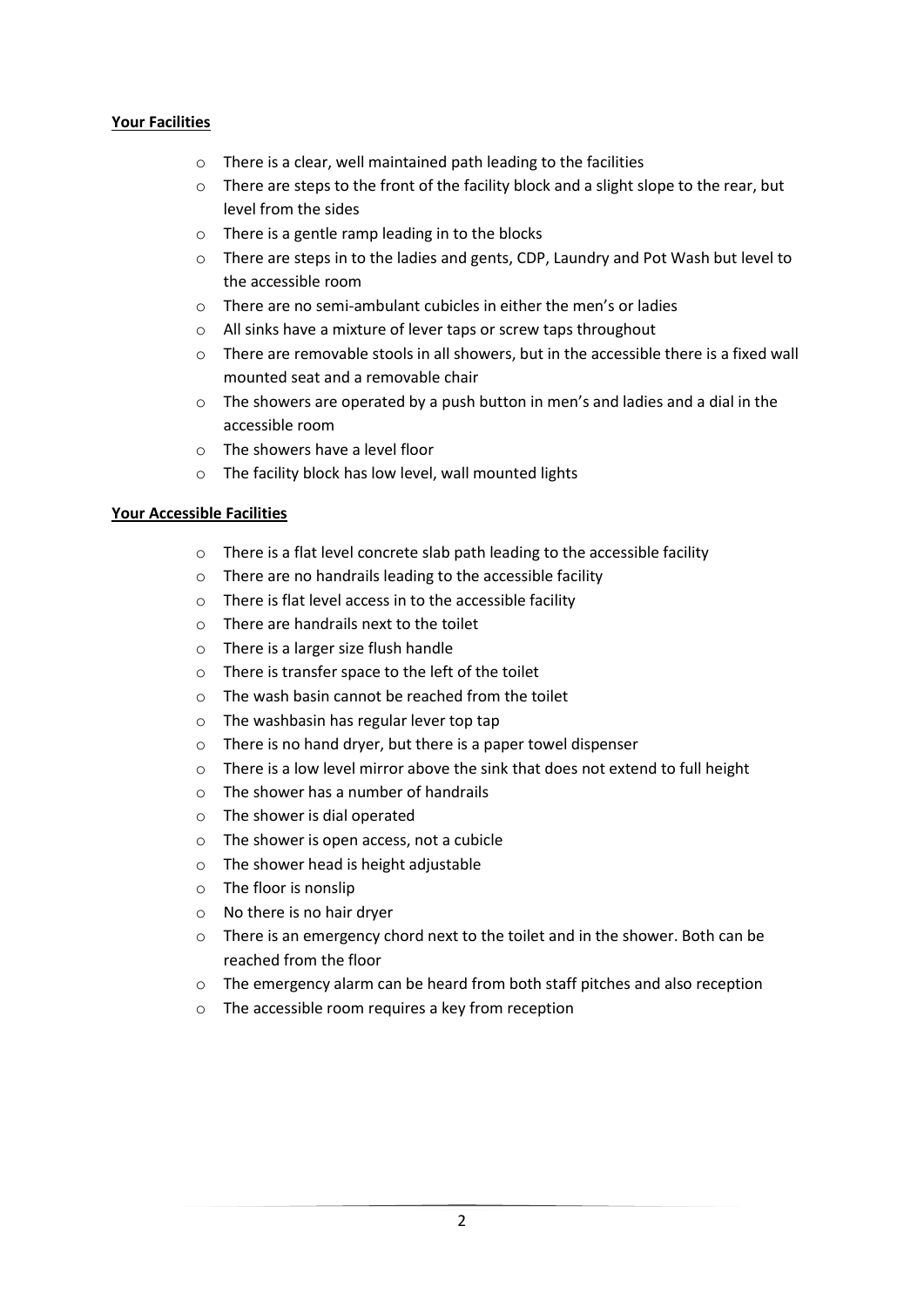#### **Your Laundry and Washing Up Area**

- $\circ$  The laundry and indoor washing up area has a step into the area and the outdoor washing up area has level access
- o The approach path is concrete paving slabs
- o The taps are screw top
- o The washing machine is front loading and can be reached from the floor
- $\circ$  The tumble dryer is front loading and is placed on top of the washing machine so may not be reached from the floor
- o There is a wall mounted iron
- o There is a freestanding iron board
- o There are both indoor and outdoor washing up facilities available
- o All washing up sinks have screw top taps
- o There is an outdoor drying area with one rota dryers

#### **Your Recreational Areas**

- o There is no indoor recreation area
- o There is an outdoor children's play area
- o This is accessible over grass with no designated path
- o There is a no seating overlooking the play area
- $\circ$  The play area has a bark surface with raise edges surrounding it to keep the bark in place

#### **Waste, Fire and Evacuation**

- o There is level access to the refuse area, tarmac leading to a paved concrete area
- o There are no steps of kerbs restricting access to the refuse areas
- o There are no handrails leading to the refuse area
- o All bins on site are full height industrial 1100L units
- o There is a fire triangle located at all water points
- o There is unrestricted access to all fire fighting equipment over grass and paved pathways
- o The assembly point is located in the main car park which is loose gravel
- $\circ$  Campers are briefed about the assembly point on arrival. There are clear signs

#### **Miscellaneous Information**

- o There are speed bumps along the entrance road to the site together with speed bumps around the site road
- o At night there is low level lighting on the outside of all blocks and the water points and the rest of the site is dimly lit by hook-up bollards
- o The main reception check in area can hold two cars
- o The overnight carpark can hold at least eight cars
- o There are a small number of benches dotted around the site